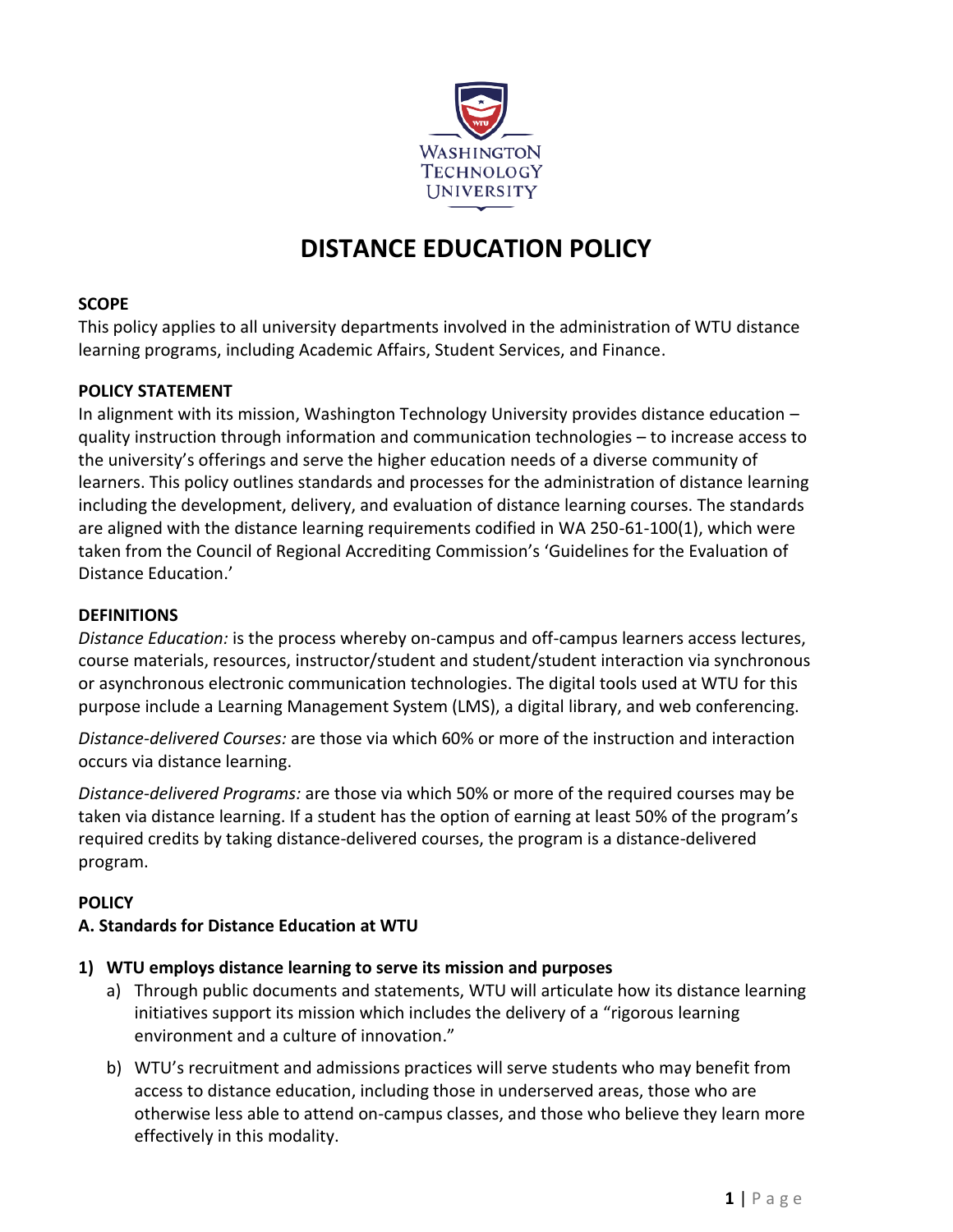- **2) WTU's plans for developing, sustaining, and expanding online learning offerings are integrated into its regular planning and evaluation processes**
	- a) Distance learning is incorporated into WTU's strategic planning processes.
	- b) The strategic planning process will include an evaluation of WTU's capacity to assure appropriate quality before offering or expanding distance learning programs.
	- c) In combination, the evaluation, planning, and budgeting processes will provide for appropriate levels of qualified faculty, staff, professional development, digital library resources, student services, and technology infrastructure to assure appropriate quality of distance learning.
- **3) Online learning is incorporated into WTU's systems of governance and academic oversight**
	- a) The development and approval of distance learning curricula, courses, and programs follows the same processes as those for on-campus courses and programs.
	- b) The chair of the sponsoring department, program director, and teaching faculty are responsible for ensuring the integrity of the course content, delivery, and student academic conduct.
	- c) Reasonable measures are taken to prevent, identify, and address academic dishonesty in online learning environments.
- **4) The curricula of WTU's online learning offerings are coherent, cohesive, and comparable in academic rigor to programs offered in traditional instructional formats**
	- a) The targeted learning outcomes for a course offered online are equivalent to those of that course offered onsite. Should the medium not allow for those outcomes to be acquired and demonstrated, the course will not be made available online.
	- b) To the extent possible, the curricula and assessment for a distance learning course will be the same as those of the equivalent course delivered on campus, allowing for differences where adjusting for the medium of delivery offers benefits.
	- c) Courses are organized and structured consistently and logically and incorporate intuitive navigation to facilitate student learning.
- **5) WTU evaluates the effectiveness of its online learning offerings, including the extent to which the online learning goals are achieved, and uses the results of its evaluations to enhance the attainment of the goals**
	- a) Student course evaluations are conducted on completion of each course, and responses are analyzed to inform revisions to curriculum and instruction.
	- b) Measures of student success in online classes, including participation, academic performance and completion rates, will be compared with those generated by on-campus classes. Significant differences will be analyzed and addressed with modifications to curricula and instructional practices.
	- c) The delivery and effectiveness of academic, technical, and other student support provided to distance education students will be recorded and analyzed to inform the ongoing improvement of these services.
- **6) Faculty responsible for delivering the online learning curricula and evaluating the students' success**